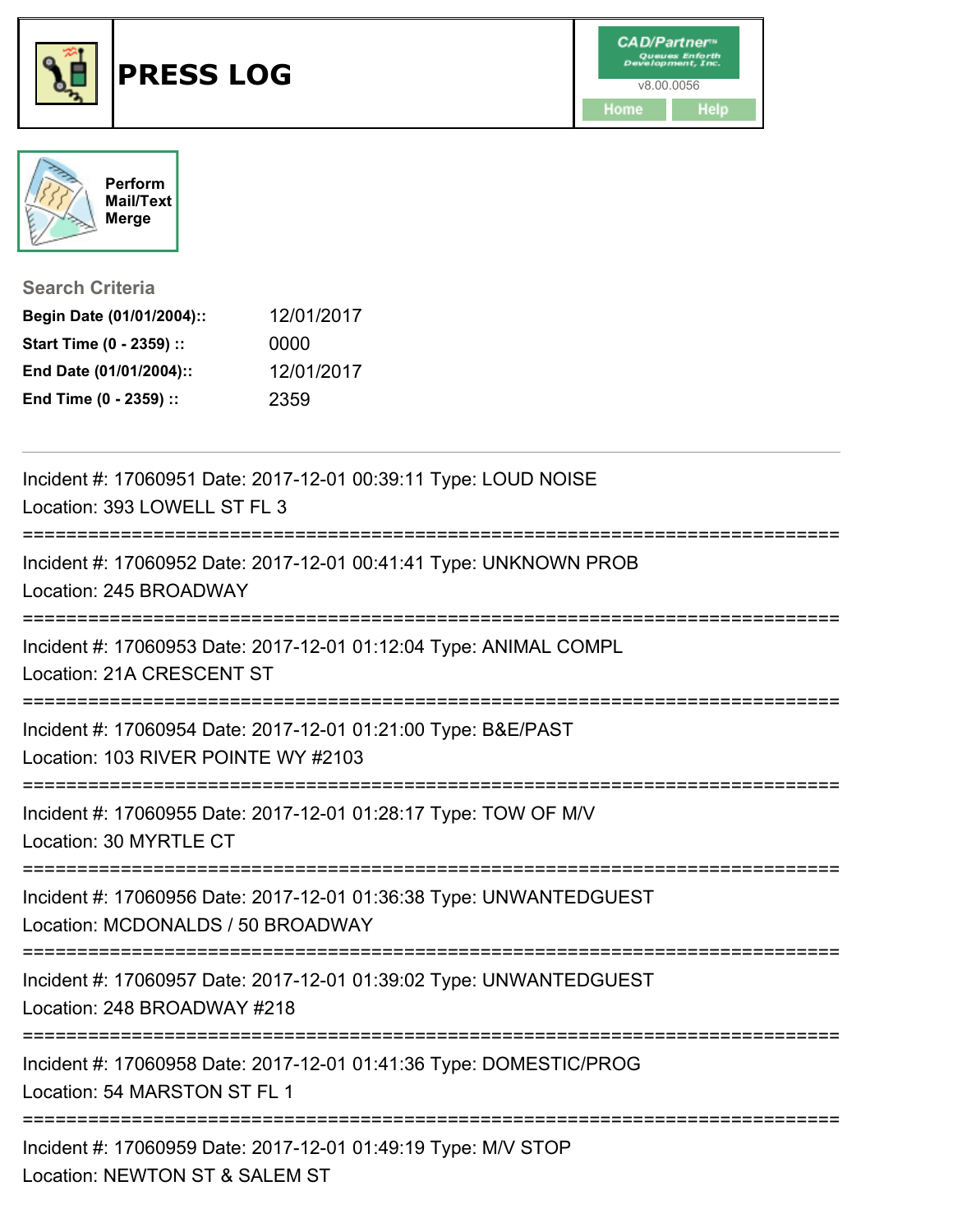| Incident #: 17060960 Date: 2017-12-01 01:51:07 Type: M/V STOP<br>Location: HAMPSHIRE ST & LOWELL ST                                                  |
|------------------------------------------------------------------------------------------------------------------------------------------------------|
| Incident #: 17060961 Date: 2017-12-01 02:01:51 Type: M/V STOP<br>Location: ISLAND ST & UNION ST                                                      |
| Incident #: 17060962 Date: 2017-12-01 02:02:37 Type: M/V STOP<br>Location: FRANKLIN ST & LOWELL ST                                                   |
| Incident #: 17060963 Date: 2017-12-01 02:12:25 Type: M/V STOP<br>Location: AUBURN ST & HAMPSHIRE ST                                                  |
| Incident #: 17060964 Date: 2017-12-01 02:13:10 Type: BUILDING CHK<br>Location: COLONY FOODS, INC / 439 HAVERHILL ST                                  |
| Incident #: 17060965 Date: 2017-12-01 02:13:51 Type: M/V STOP<br>Location: HAVERHILL ST & NEWBURY ST                                                 |
| Incident #: 17060966 Date: 2017-12-01 02:17:33 Type: AUTO ACC/UNK PI<br>Location: 34 BYRON AV                                                        |
| Incident #: 17060967 Date: 2017-12-01 02:18:39 Type: LOUD NOISE<br>Location: 319 LOWELL ST FL 1                                                      |
| Incident #: 17060968 Date: 2017-12-01 02:20:57 Type: M/V STOP<br>Location: COMMON ST & LAWRENCE ST                                                   |
| Incident #: 17060969 Date: 2017-12-01 02:21:33 Type: BUILDING CHK<br>Location: U-HAUL RENTAL / 375 BROADWAY                                          |
| Incident #: 17060970 Date: 2017-12-01 02:23:17 Type: M/V STOP<br>Location: LAWRENCE ST & SARATOGA ST                                                 |
| ----------------------<br>------------------<br>Incident #: 17060971 Date: 2017-12-01 02:25:43 Type: M/V STOP<br>Location: MERRIMACK ST & S BROADWAY |
| Incident #: 17060972 Date: 2017-12-01 02:27:02 Type: DOMESTIC/PROG<br>Location: 202 S UNION ST #LEFT FL 3                                            |
| Incident #: 17060973 Date: 2017-12-01 02:32:41 Type: LOUD NOISE<br>Location: 59 BUNKERHILL ST                                                        |

===========================================================================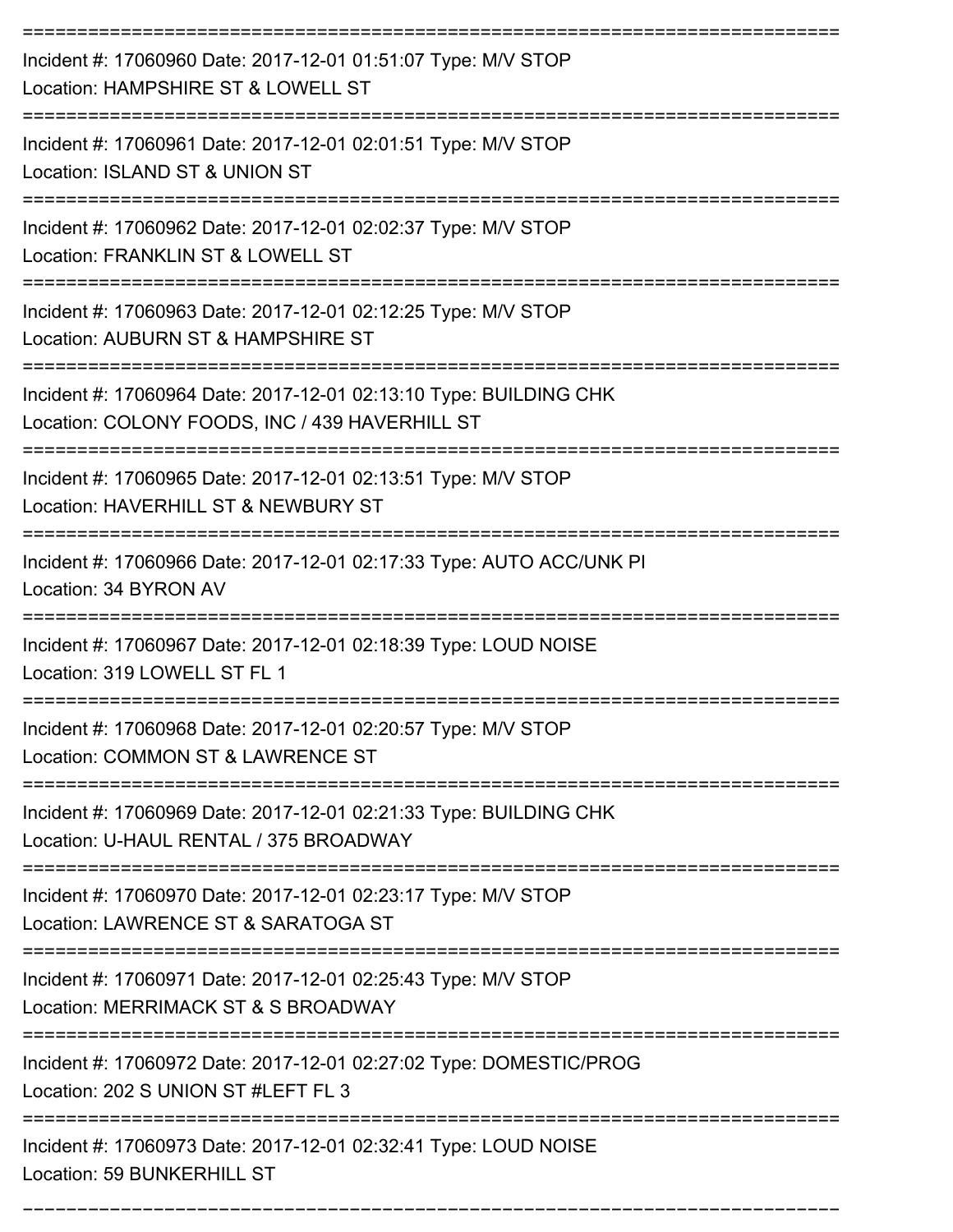| Incident #: 17060974 Date: 2017-12-01 02:39:43 Type: BUILDING CHK<br>Location: 342 BROADWAY                                                   |
|-----------------------------------------------------------------------------------------------------------------------------------------------|
| Incident #: 17060975 Date: 2017-12-01 02:41:29 Type: BUILDING CHK<br>Location: SEVEN ELEVEN / 370 BROADWAY<br>;============================   |
| Incident #: 17060976 Date: 2017-12-01 02:50:37 Type: M/V STOP<br>Location: 560 BROADWAY                                                       |
| Incident #: 17060977 Date: 2017-12-01 03:15:57 Type: M/V STOP<br>Location: SO BROADWAY & MERRIMACK<br>;=======================                |
| Incident #: 17060978 Date: 2017-12-01 03:22:07 Type: UNWANTEDGUEST<br>Location: MCDONALDS / 50 BROADWAY                                       |
| Incident #: 17060979 Date: 2017-12-01 03:23:15 Type: UNWANTEDGUEST<br>Location: SPEEDWAY / 615 BROADWAY                                       |
| Incident #: 17060980 Date: 2017-12-01 04:45:58 Type: MISSING PERS<br>Location: 308 LAWRENCE ST                                                |
| Incident #: 17060981 Date: 2017-12-01 05:25:56 Type: M/V STOP<br>Location: AMESBURY ST & HAVERHILL ST<br>==================================== |
| Incident #: 17060982 Date: 2017-12-01 05:53:13 Type: DISTURBANCE<br>Location: 262 JACKSON ST #REAR FL 1                                       |
| Incident #: 17060983 Date: 2017-12-01 05:54:42 Type: ALARM/BURG<br>Location: RIVERWALK HEALTH AND HUMAN SERVICES / 280 MERRIMACK              |
| Incident #: 17060984 Date: 2017-12-01 06:08:51 Type: UNWANTEDGUEST<br>Location: 50 ISLAND ST                                                  |
| Incident #: 17060985 Date: 2017-12-01 06:54:57 Type: DISTURBANCE<br>Location: 291 S BROADWAY                                                  |
| Incident #: 17060986 Date: 2017-12-01 07:04:34 Type: PARK & WALK<br>Location: BROADWAY & HAVERHILL ST                                         |
| Incident #: 17060987 Date: 2017-12-01 07:05:18 Type: BUILDING CHK<br>Location: PARK ST & SPRUCE ST                                            |
|                                                                                                                                               |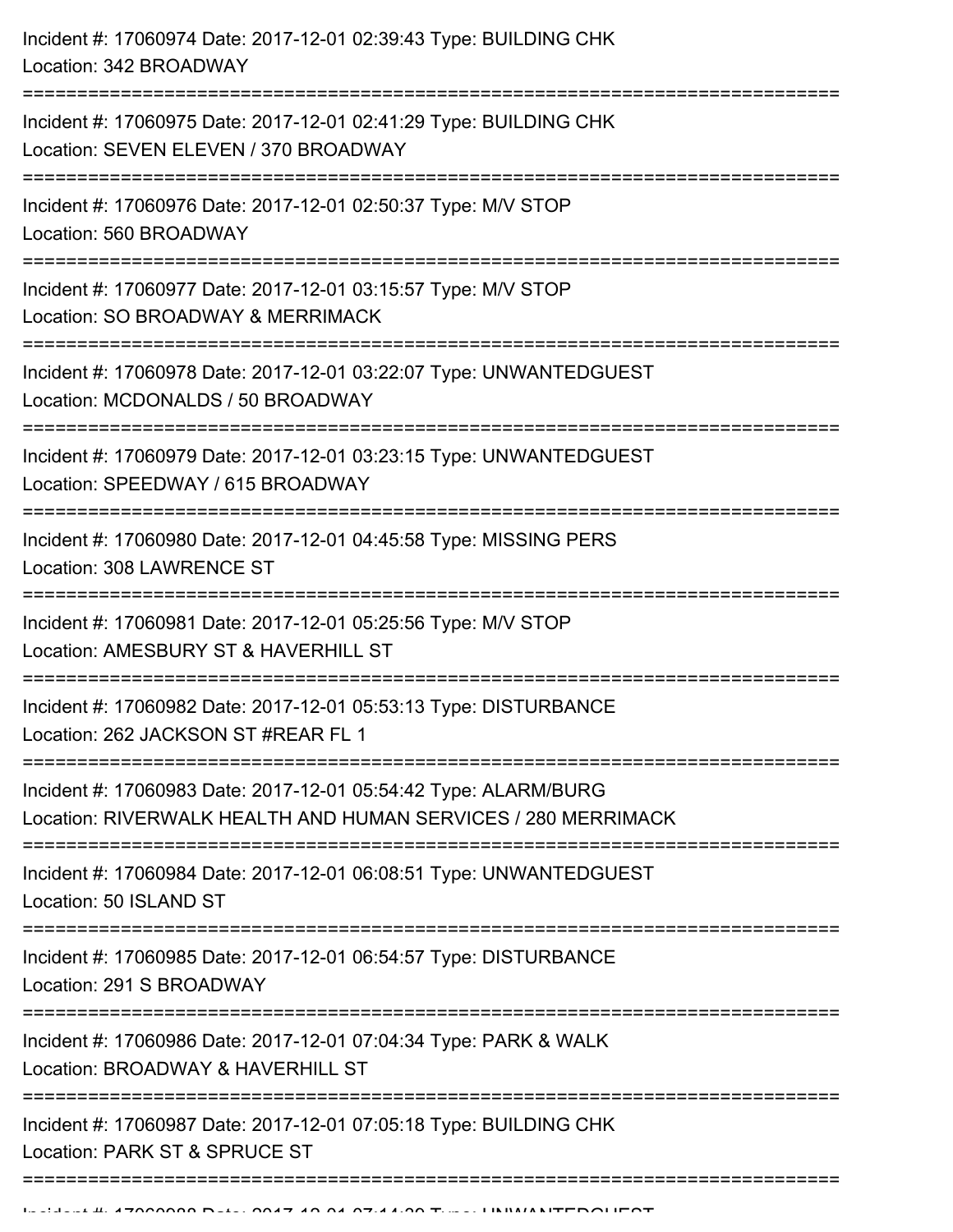| Location: 89 MAY ST                                                                                                              |
|----------------------------------------------------------------------------------------------------------------------------------|
| Incident #: 17060989 Date: 2017-12-01 07:42:47 Type: SEX OFFENDER<br>Location: 90 LOWELL ST                                      |
| Incident #: 17060990 Date: 2017-12-01 07:43:33 Type: THREATS<br>Location: 262 JACKSON ST<br>----------------------------------   |
| Incident #: 17060991 Date: 2017-12-01 07:47:53 Type: B&E/MV/PAST<br>Location: 113 LOWELL ST                                      |
| Incident #: 17060992 Date: 2017-12-01 07:50:18 Type: M/V STOP<br>Location: MERRIMACK & 495                                       |
| Incident #: 17060993 Date: 2017-12-01 07:53:59 Type: ALARM/BURG<br>Location: MERRIMACK VALLEY CREDIT UNION / 500 MERRIMACK ST #A |
| Incident #: 17060994 Date: 2017-12-01 08:04:11 Type: M/V STOP<br>Location: MERRIMACK & 495                                       |
| Incident #: 17060995 Date: 2017-12-01 08:06:26 Type: LIC PLATE STO<br>Location: 15 UNION ST                                      |
| Incident #: 17060997 Date: 2017-12-01 08:17:53 Type: CK WELL BEING<br>Location: 76 SARGENT ST                                    |
| Incident #: 17060996 Date: 2017-12-01 08:20:01 Type: ALARM/BURG<br>Location: SAEZ RESIDENCE / 74 HANCOCK ST                      |
| Incident #: 17060999 Date: 2017-12-01 08:39:01 Type: DISTURBANCE<br>Location: 60 TRENTON ST FL 2                                 |
| Incident #: 17060998 Date: 2017-12-01 08:39:40 Type: M/V STOP<br><b>Location: MAY ST</b>                                         |
| Incident #: 17061000 Date: 2017-12-01 08:42:41 Type: SUICIDE ATTEMPT<br>Location: AMESBURY ST & COMMON ST                        |
| Incident #: 17061001 Date: 2017-12-01 08:47:36 Type: ASSSIT OTHER PD<br>Location: 57 JACKSON ST                                  |
| Incident #: 17061002 Date: 2017-12-01 08:54:07 Type: AUTO ACC/NO PI                                                              |

Location: 80 EXETER ST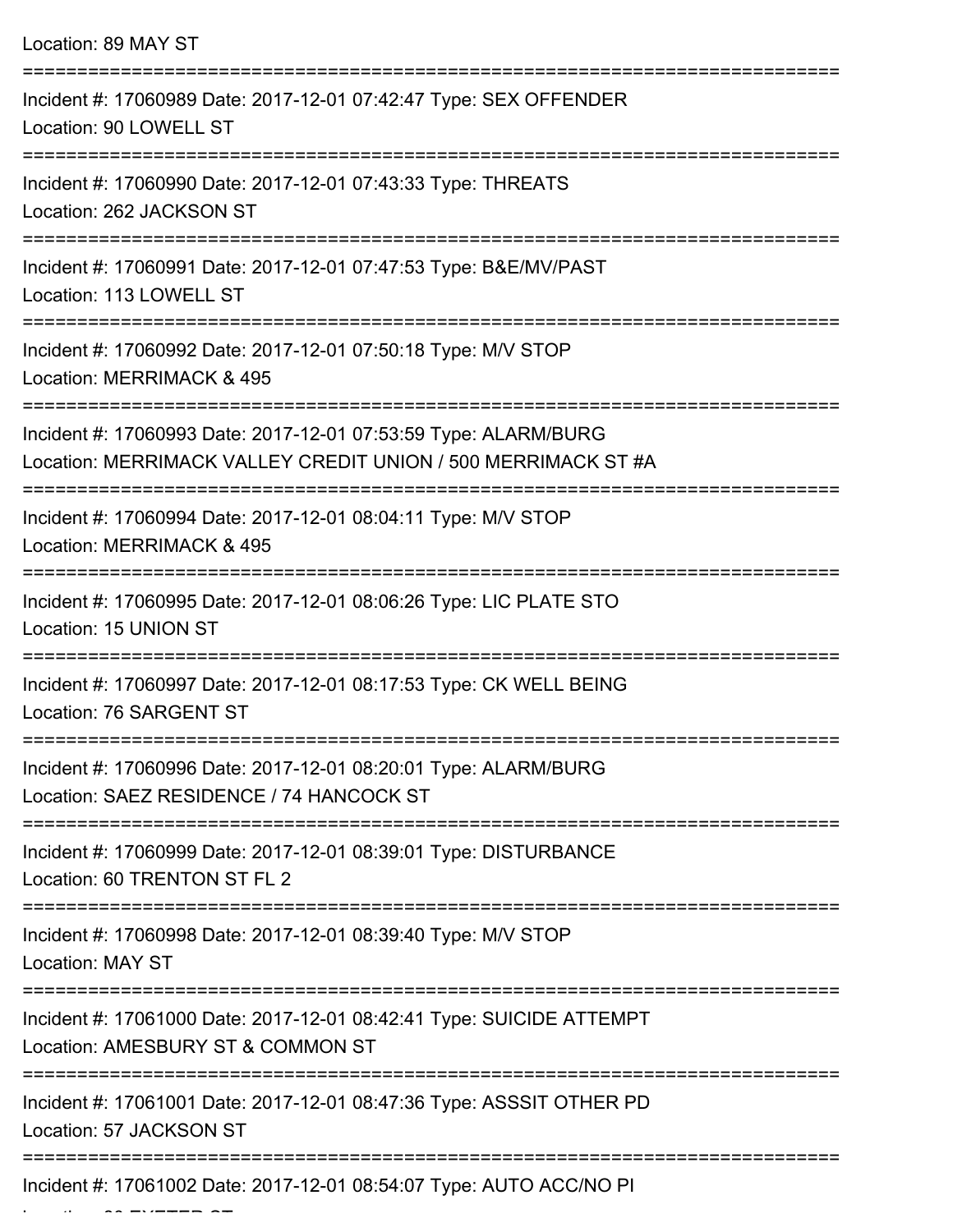| Incident #: 17061003 Date: 2017-12-01 08:58:59 Type: GENERAL SERV<br>Location: 110 ANDOVER ST                           |
|-------------------------------------------------------------------------------------------------------------------------|
| Incident #: 17061004 Date: 2017-12-01 09:01:57 Type: LIC PLATE STO<br>Location: 15 UNION ST                             |
| Incident #: 17061005 Date: 2017-12-01 09:08:00 Type: MV/BLOCKING<br>Location: 75 OAK ST<br>------------------------     |
| Incident #: 17061006 Date: 2017-12-01 09:21:25 Type: AUTO ACC/NO PI<br>Location: 34 SALEM ST                            |
| Incident #: 17061007 Date: 2017-12-01 09:26:40 Type: MAL DAMAGE<br>Location: 95 PEARL ST                                |
| Incident #: 17061008 Date: 2017-12-01 09:27:47 Type: STOL/MV/PAS<br>Location: BELLMORE'S AUTO CENTER / 185 S BROADWAY   |
| Incident #: 17061009 Date: 2017-12-01 09:34:24 Type: TOW OF M/V<br>Location: 372 ELM ST                                 |
| Incident #: 17061010 Date: 2017-12-01 09:37:58 Type: AUTO ACC/NO PI<br>Location: 406 ESSEX ST                           |
| Incident #: 17061011 Date: 2017-12-01 09:38:55 Type: MAN DOWN<br>Location: 2 WASHINGTON WY                              |
| Incident #: 17061012 Date: 2017-12-01 09:58:00 Type: DISTURBANCE<br>Location: 64 HAMPSHIRE ST #3                        |
| Incident #: 17061014 Date: 2017-12-01 10:00:48 Type: MEDIC SUPPORT<br>Location: VINFEN / 439 S UNION ST #SUITE 404      |
| ============================<br>Incident #: 17061013 Date: 2017-12-01 10:01:42 Type: FIRE<br>Location: WINTHROP AV      |
| Incident #: 17061015 Date: 2017-12-01 10:03:54 Type: TRESPASSING<br>Location: PORTUGUESE A SALAZAR CLUB / 2 SARATOGA ST |
| Incident #: 17061016 Date: 2017-12-01 10:11:49 Type: WARRANT SERVE<br>Location: LAWRENCE ST & MYRTLE ST                 |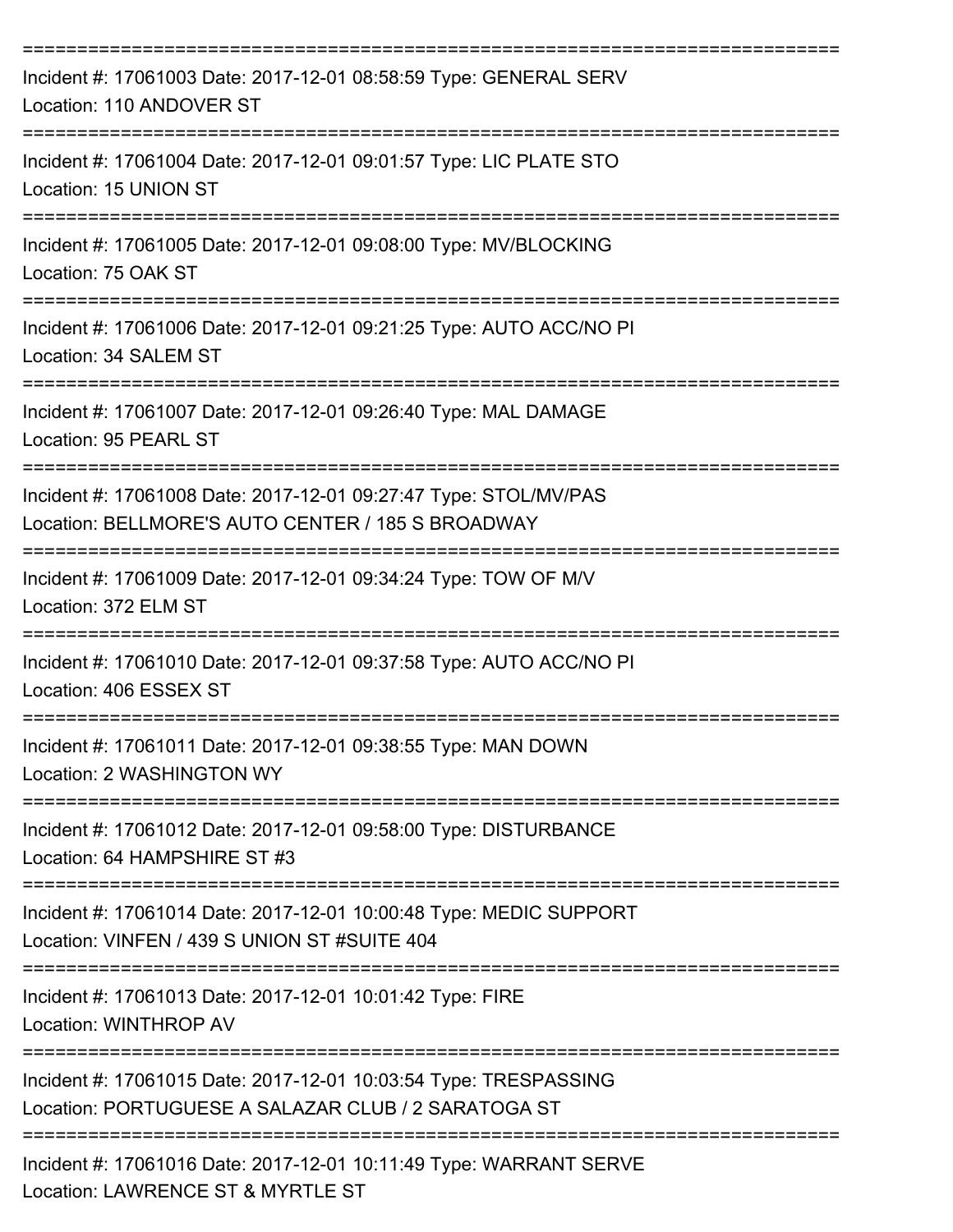| Incident #: 17061017 Date: 2017-12-01 10:16:27 Type: DISTURBANCE<br>Location: 439 S UNION ST              |
|-----------------------------------------------------------------------------------------------------------|
| Incident #: 17061018 Date: 2017-12-01 10:21:25 Type: NOTIFICATION<br>Location: 184 BAILEY ST #1           |
| Incident #: 17061019 Date: 2017-12-01 10:26:35 Type: INVESTIGATION<br>Location: 165 CRAWFORD ST           |
| Incident #: 17061020 Date: 2017-12-01 10:34:31 Type: CK WELL BEING<br>Location: 63 RAILROAD ST            |
| Incident #: 17061021 Date: 2017-12-01 10:36:20 Type: M/V STOP<br>Location: HAVERHILL ST & MORTON ST       |
| Incident #: 17061022 Date: 2017-12-01 10:42:45 Type: SUICIDE ATTEMPT<br>Location: 66 MELVIN ST #12-14     |
| Incident #: 17061023 Date: 2017-12-01 10:59:47 Type: AUTO ACC/NO PI<br>Location: 100 WINTHROP AV          |
| Incident #: 17061024 Date: 2017-12-01 11:02:22 Type: M/V STOP<br>Location: 641 BROADWAY                   |
| Incident #: 17061025 Date: 2017-12-01 11:03:03 Type: SUS PERS/MV<br>Location: 51 EMMETT ST                |
| Incident #: 17061026 Date: 2017-12-01 11:08:14 Type: MAN DOWN<br>Location: 431 S UNION ST                 |
| Incident #: 17061027 Date: 2017-12-01 11:11:30 Type: GENERAL SERV<br>Location: EUTAW ST & FITZ ST         |
| Incident #: 17061028 Date: 2017-12-01 11:12:09 Type: M/V STOP<br>Location: HAVERHILL ST & WEST ST         |
| Incident #: 17061030 Date: 2017-12-01 11:21:29 Type: ALARM/BURG<br>Location: MIR LOUNGE / 102 ESSEX ST #A |
| Incident #: 17061031 Date: 2017-12-01 11:37:04 Type: AUTO ACC/NO PI<br>Location: 601 SOUTH UNION          |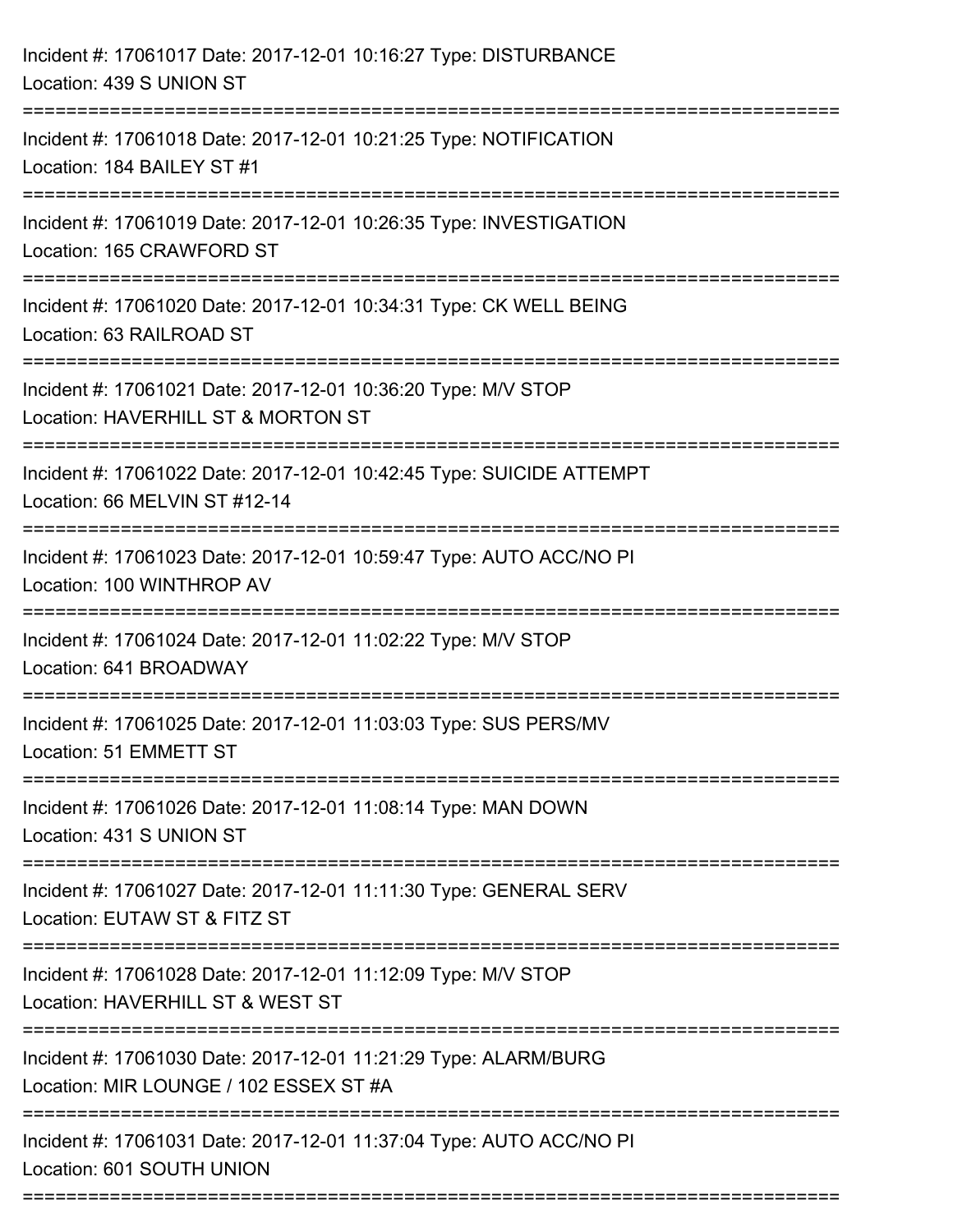| Incident #: 17061032 Date: 2017-12-01 11:41:05 Type: MEDIC SUPPORT<br>Location: 439 S UNION ST #207B                    |
|-------------------------------------------------------------------------------------------------------------------------|
| Incident #: 17061033 Date: 2017-12-01 11:44:21 Type: AUTO ACC/NO PI<br>Location: 334 LOWELL ST                          |
| Incident #: 17061035 Date: 2017-12-01 11:49:02 Type: HIT & RUN M/V<br>Location: 77 CHESTNUT ST                          |
| Incident #: 17061034 Date: 2017-12-01 11:50:36 Type: ASSSIT AMBULANC<br>Location: 77 S UNION ST #306                    |
| Incident #: 17061036 Date: 2017-12-01 11:57:41 Type: M/V STOP<br>Location: 131 LAWRENCE ST                              |
| Incident #: 17061037 Date: 2017-12-01 12:05:35 Type: M/V STOP<br>Location: 36 MELROSE ST                                |
| Incident #: 17061038 Date: 2017-12-01 12:21:15 Type: AUTO ACC/NO PI<br>Location: 25 MARSTON ST                          |
| Incident #: 17061039 Date: 2017-12-01 12:25:43 Type: INVESTIGATION<br>Location: 175 S BROAWAY                           |
| Incident #: 17061040 Date: 2017-12-01 12:29:23 Type: CK WELL BEING<br>Location: CARLEENS COFFEE SHOPPE / 209 S BROADWAY |
| Incident #: 17061041 Date: 2017-12-01 12:43:03 Type: M/V STOP<br>Location: 36 STORROW ST                                |
| Incident #: 17061042 Date: 2017-12-01 12:46:19 Type: M/V STOP<br>Location: 264 ESSEX ST                                 |
| Incident #: 17061043 Date: 2017-12-01 12:49:13 Type: STOL/MV/PAS<br>Location: 415 HAVERHILL ST                          |
| Incident #: 17061044 Date: 2017-12-01 12:50:57 Type: ALARM/BURG<br>Location: 101 S BOWDOIN ST                           |
| Incident #: 17061045 Date: 2017-12-01 12:53:28 Type: 911 HANG UP<br>Location: 48 BRADFORD ST                            |
|                                                                                                                         |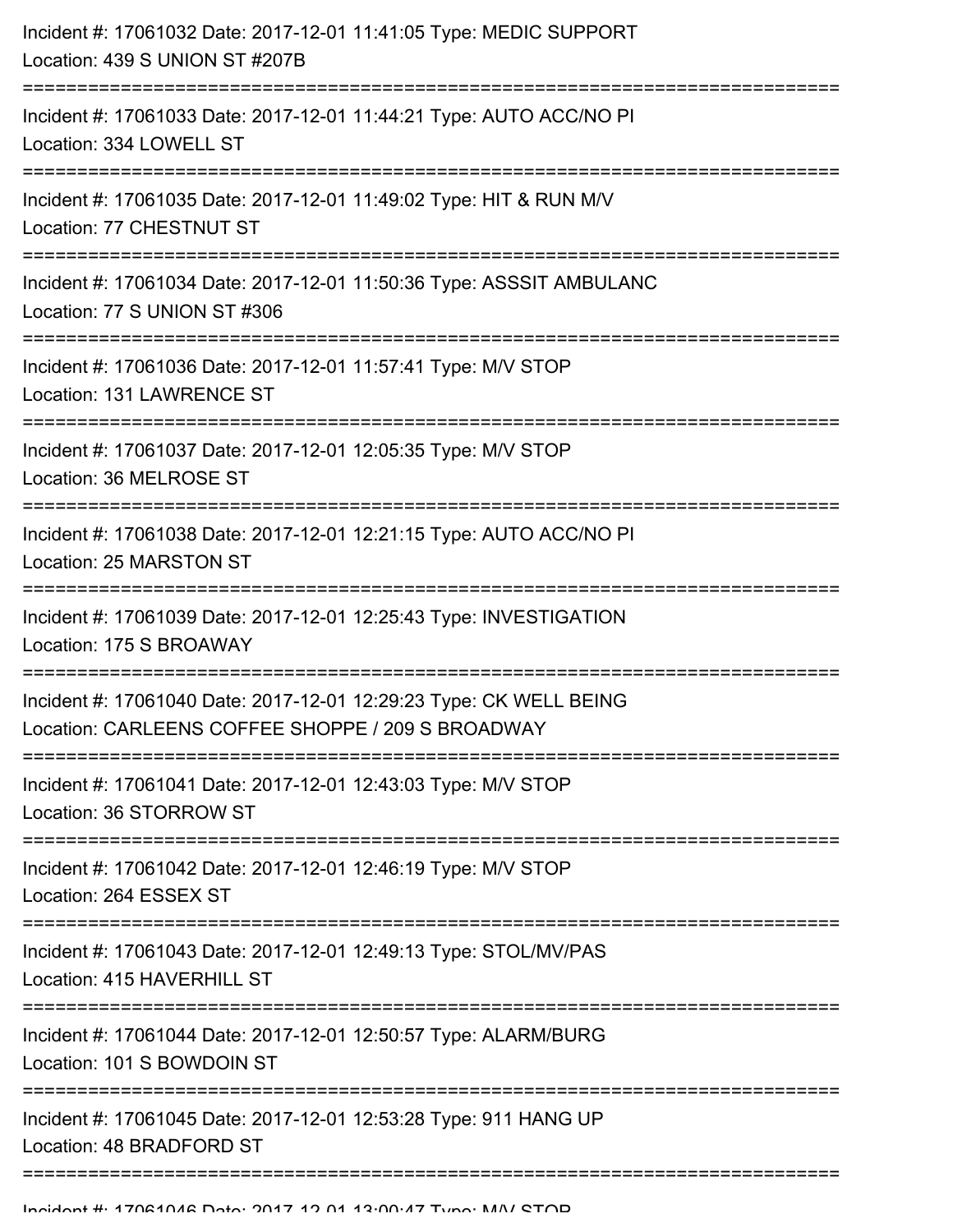| Location: BEACON ST & MT VERNON ST                                                                                         |
|----------------------------------------------------------------------------------------------------------------------------|
| Incident #: 17061047 Date: 2017-12-01 13:10:48 Type: M/V STOP<br>Location: GRAFTON & WINTHROP AV                           |
| Incident #: 17061048 Date: 2017-12-01 13:11:31 Type: M/V STOP<br>Location: 220 BROADWAY                                    |
| Incident #: 17061049 Date: 2017-12-01 13:18:46 Type: ASSSIT AMBULANC<br>Location: 28 SUMMER ST<br>;============            |
| Incident #: 17061050 Date: 2017-12-01 13:23:31 Type: THREATS<br>Location: 46 BENNINGTON ST                                 |
| Incident #: 17061051 Date: 2017-12-01 13:33:12 Type: TRESPASSING<br>Location: 416 PARK ST                                  |
| Incident #: 17061052 Date: 2017-12-01 13:38:32 Type: M/V STOP<br><b>Location: 1 BENNINGTON ST</b><br>--------------------- |
| Incident #: 17061053 Date: 2017-12-01 13:43:35 Type: A&B PAST<br>Location: POLLO CENTRO / null                             |
| Incident #: 17061054 Date: 2017-12-01 13:46:57 Type: SUS PERS/MV<br>Location: 395 PROSPECT ST                              |
| Incident #: 17061055 Date: 2017-12-01 13:54:22 Type: DRUG OVERDOSE<br>Location: 68 MAPLE ST                                |
| Incident #: 17061056 Date: 2017-12-01 14:23:21 Type: M/V STOP<br>Location: 172 HIGH ST                                     |
| Incident #: 17061057 Date: 2017-12-01 14:36:07 Type: M/V STOP<br>Location: 50 WINTHROP AV                                  |
| Incident #: 17061058 Date: 2017-12-01 14:45:38 Type: MV/BLOCKING<br>Location: 359 LAWRENCE ST                              |
| Incident #: 17061059 Date: 2017-12-01 14:51:38 Type: TRESPASSING<br>Location: 7-11 / 360 BROADWAY                          |
| Incident #: 17061060 Date: 2017-12-01 14:57:17 Type: DRUG OVERDOSE                                                         |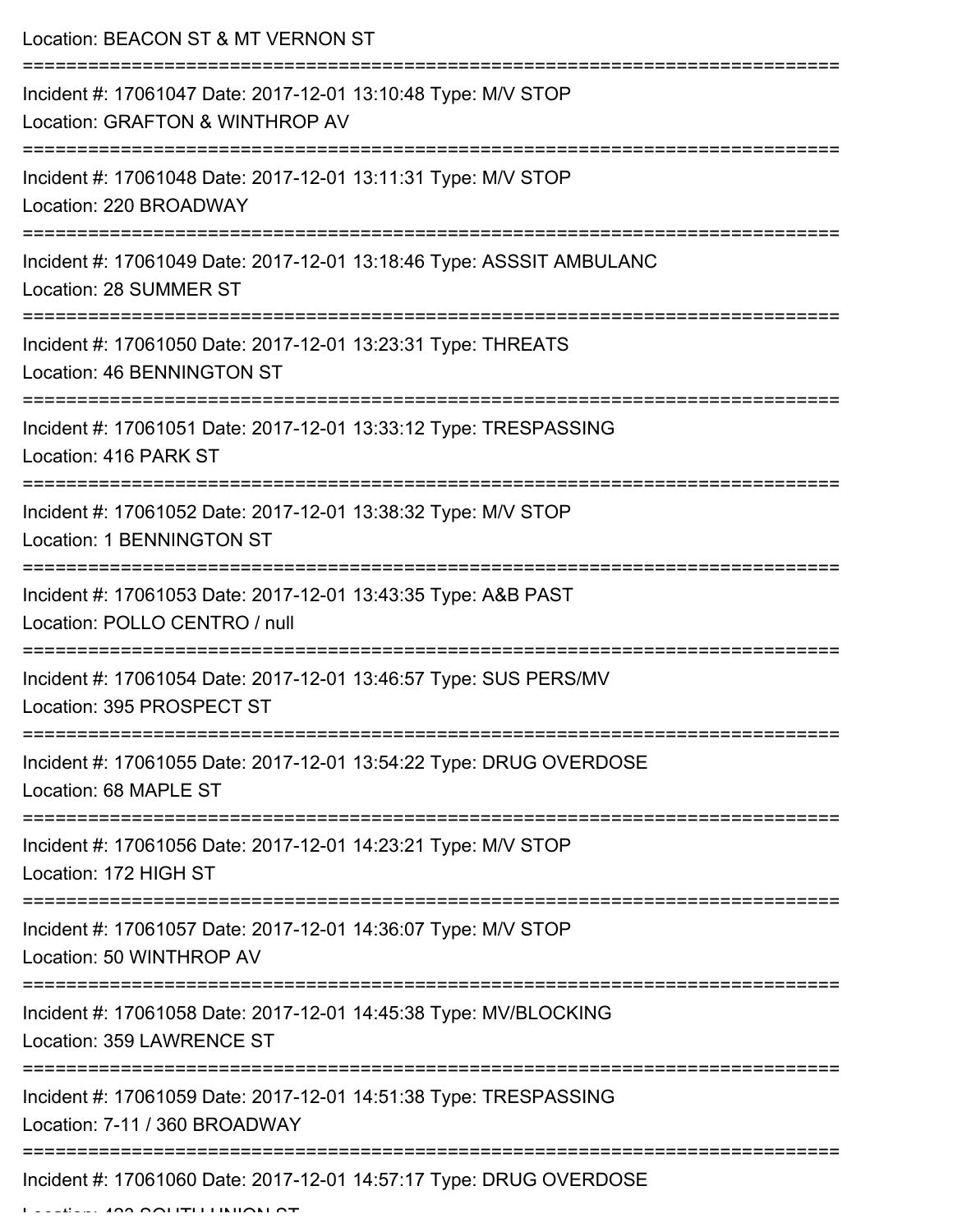| Incident #: 17061061 Date: 2017-12-01 15:05:00 Type: TRESPASSING<br>Location: 484 ANDOVER ST                  |
|---------------------------------------------------------------------------------------------------------------|
| Incident #: 17061062 Date: 2017-12-01 15:31:48 Type: MV/BLOCKING<br>Location: 30 STATE ST                     |
| Incident #: 17061063 Date: 2017-12-01 15:34:49 Type: ALARM/BURG<br>Location: GONZALEZ RESD / 535 MT VERNON ST |
| Incident #: 17061064 Date: 2017-12-01 15:49:03 Type: AUTO ACC/NO PI<br>Location: 73 WINTHROP AVE              |
| Incident #: 17061065 Date: 2017-12-01 15:49:23 Type: RECOV/STOL/MV<br>Location: N PARISH RD & OSGOOD ST       |
| Incident #: 17061066 Date: 2017-12-01 15:52:39 Type: ASSSIT OTHER PD<br>Location: 333 BROADWAY                |
| Incident #: 17061067 Date: 2017-12-01 16:30:58 Type: MEDIC SUPPORT<br>Location: 3 WOODLAND ST #16             |
| Incident #: 17061068 Date: 2017-12-01 16:37:23 Type: M/V STOP<br><b>Location: SALEM &amp; PRKER</b>           |
| Incident #: 17061069 Date: 2017-12-01 16:52:41 Type: DISTURBANCE<br>Location: 423 S UNION ST                  |
| Incident #: 17061070 Date: 2017-12-01 16:55:39 Type: SUS PERS/MV<br>Location: 599 CANAL ST                    |
| Incident #: 17061071 Date: 2017-12-01 17:05:06 Type: AUTO ACC/UNK PI<br>Location: 348 LOWELL ST               |
| Incident #: 17061072 Date: 2017-12-01 17:25:21 Type: M/V STOP<br>Location: MERRIMACK ST & S BROADWAY          |
| Incident #: 17061073 Date: 2017-12-01 17:37:24 Type: MV/BLOCKING<br>Location: 395 LOWELL ST                   |
| Incident #: 17061074 Date: 2017-12-01 17:41:23 Type: MEDIC SUPPORT<br>Location: 93 SPRUCE ST                  |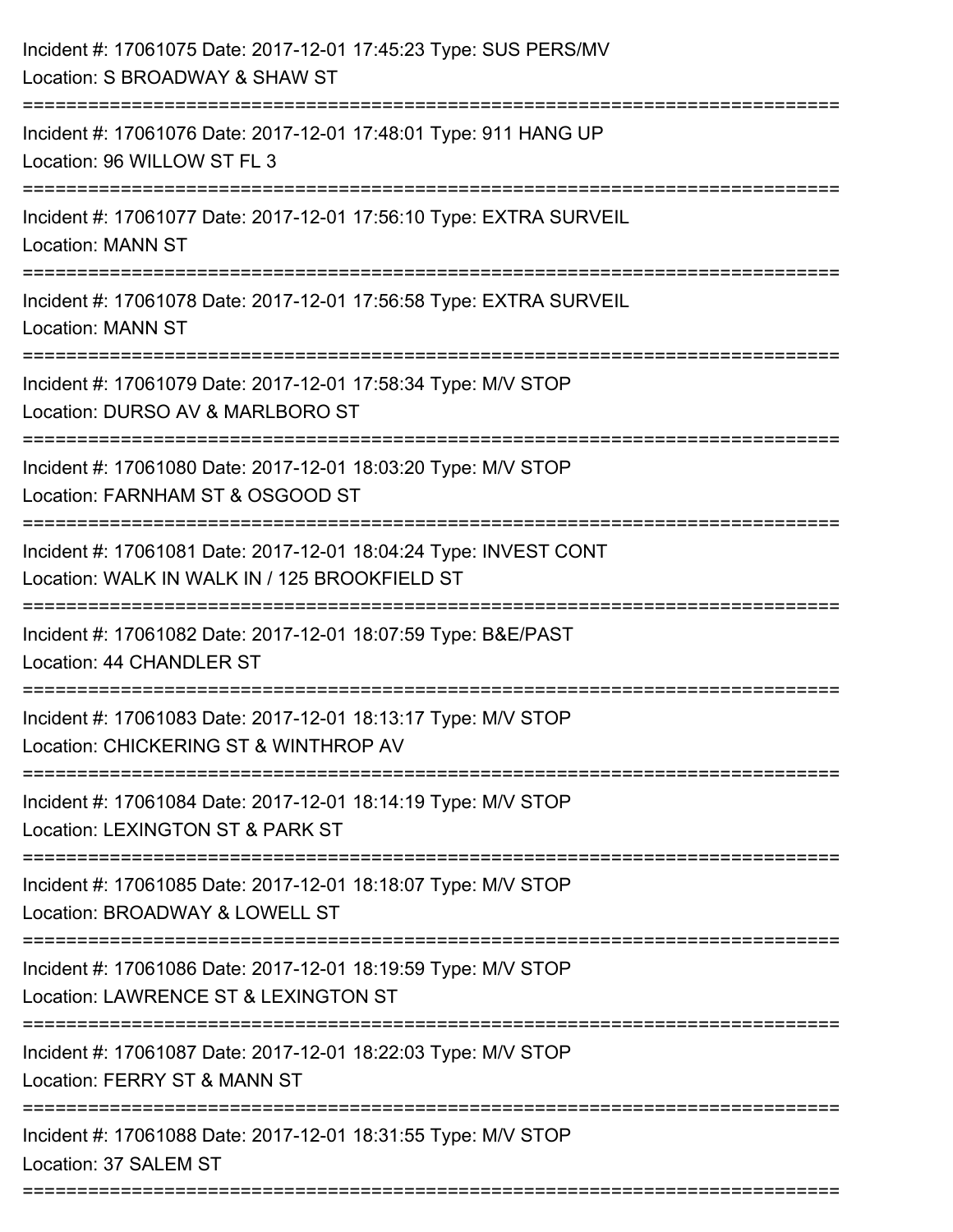Location: MARLBORO & S UNION

| Incident #: 17061090 Date: 2017-12-01 18:35:55 Type: M/V STOP<br>Location: 606 ANDOVER ST                            |
|----------------------------------------------------------------------------------------------------------------------|
| Incident #: 17061091 Date: 2017-12-01 18:38:53 Type: M/V STOP<br>Location: LOWELL ST & WINTER ST                     |
| Incident #: 17061092 Date: 2017-12-01 18:40:31 Type: M/V STOP<br>Location: CHICKERING ST & CUTLER ST                 |
| Incident #: 17061093 Date: 2017-12-01 18:43:45 Type: M/V STOP<br><b>Location: COSTELLO PARK</b>                      |
| Incident #: 17061094 Date: 2017-12-01 18:45:17 Type: M/V STOP<br><b>Location: FALLS BRIDGE</b>                       |
| Incident #: 17061097 Date: 2017-12-01 18:47:45 Type: HIT & RUN M/V<br>Location: WALK IN / WINTHROP AVE & N PARISH RD |
| Incident #: 17061095 Date: 2017-12-01 18:48:09 Type: M/V STOP<br>Location: BELKNAP ST & WOLCOTT AV                   |
| Incident #: 17061096 Date: 2017-12-01 18:49:02 Type: MV/BLOCKING<br>Location: 381 HAVERHILL ST                       |
| Incident #: 17061098 Date: 2017-12-01 19:03:02 Type: M/V STOP<br>Location: E HAVERHILL ST & FERRY                    |
| Incident #: 17061099 Date: 2017-12-01 19:04:42 Type: A&B PROG<br>Location: 101 HAVERHILL ST                          |
| Incident #: 17061100 Date: 2017-12-01 19:05:27 Type: M/V STOP<br>Location: AYER RD & MT VERNON ST                    |
| Incident #: 17061102 Date: 2017-12-01 19:19:23 Type: GENERAL SERV<br>Location: 388 SALEM ST FL 1                     |
| Incident #: 17061101 Date: 2017-12-01 19:21:29 Type: M/V STOP<br>Location: KENT ST & S UNION ST                      |
| Incident #: 17061103 Date: 2017-12-01 19:23:17 Type: SUS PERS/MV                                                     |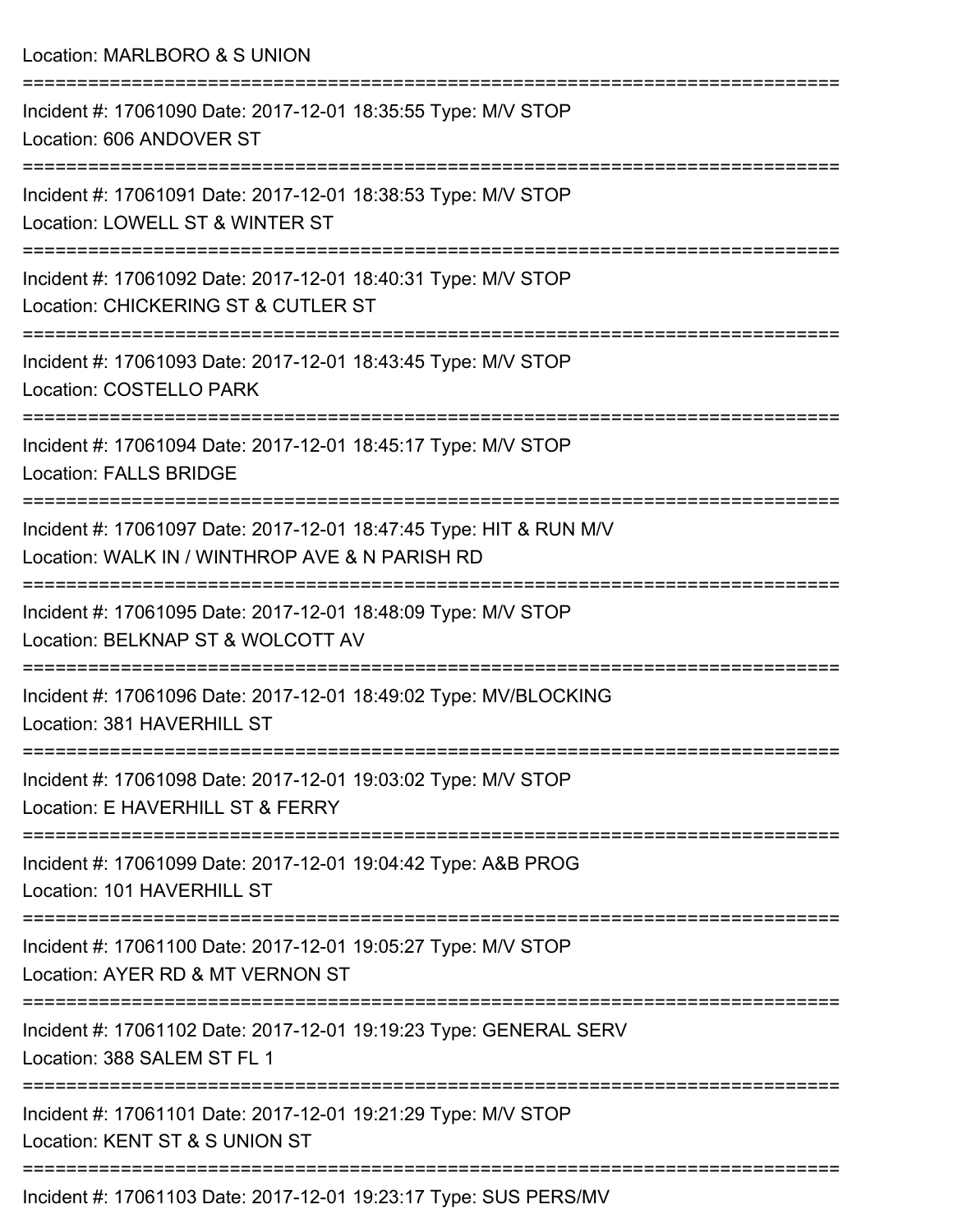| Location: BROADWAY & LOWELL ST                                                                                                 |
|--------------------------------------------------------------------------------------------------------------------------------|
| Incident #: 17061104 Date: 2017-12-01 19:23:22 Type: DOMESTIC/PROG<br>Location: BIRCHWOOD RD & LAWRENCE ST                     |
| Incident #: 17061105 Date: 2017-12-01 19:31:11 Type: M/V STOP<br>Location: DURSO AV & MARLBORO ST                              |
| Incident #: 17061106 Date: 2017-12-01 19:37:41 Type: DOMESTIC/PROG<br>Location: CANAL ST & PROSPECT                            |
| Incident #: 17061107 Date: 2017-12-01 19:51:20 Type: M/V STOP<br>Location: HAMPSHIRE ST & LAWRENCE ST                          |
| <u>:=================</u><br>Incident #: 17061108 Date: 2017-12-01 19:51:56 Type: SPECIAL CHECK<br>Location: 50 ISLAND ST      |
| Incident #: 17061109 Date: 2017-12-01 19:55:23 Type: WARRANT SERVE<br>Location: 75 SAUNDERS ST #1                              |
| Incident #: 17061110 Date: 2017-12-01 20:02:48 Type: M/V STOP<br>Location: DORCHESTER ST & S UNION ST<br>--------------------- |
| Incident #: 17061111 Date: 2017-12-01 20:04:07 Type: M/V STOP<br>Location: 450 S UNION ST                                      |
| Incident #: 17061112 Date: 2017-12-01 20:09:43 Type: ANIMAL COMPL<br>Location: 80 MARGIN ST                                    |
| Incident #: 17061113 Date: 2017-12-01 20:10:45 Type: EXTRA SURVEIL<br>Location: BOSTON ST                                      |
| Incident #: 17061115 Date: 2017-12-01 20:18:33 Type: CK WELL BEING<br>Location: LOWELL ST & WARREN ST                          |
| Incident #: 17061114 Date: 2017-12-01 20:19:25 Type: INVESTIGATION<br>Location: 316 ESSEX ST                                   |
| Incident #: 17061116 Date: 2017-12-01 20:29:17 Type: MEDIC SUPPORT<br>Location: 383 LOWELL ST #41                              |
| Incident #: 17061117 Date: 2017-12-01 20:41:16 Type: MAN DOWN                                                                  |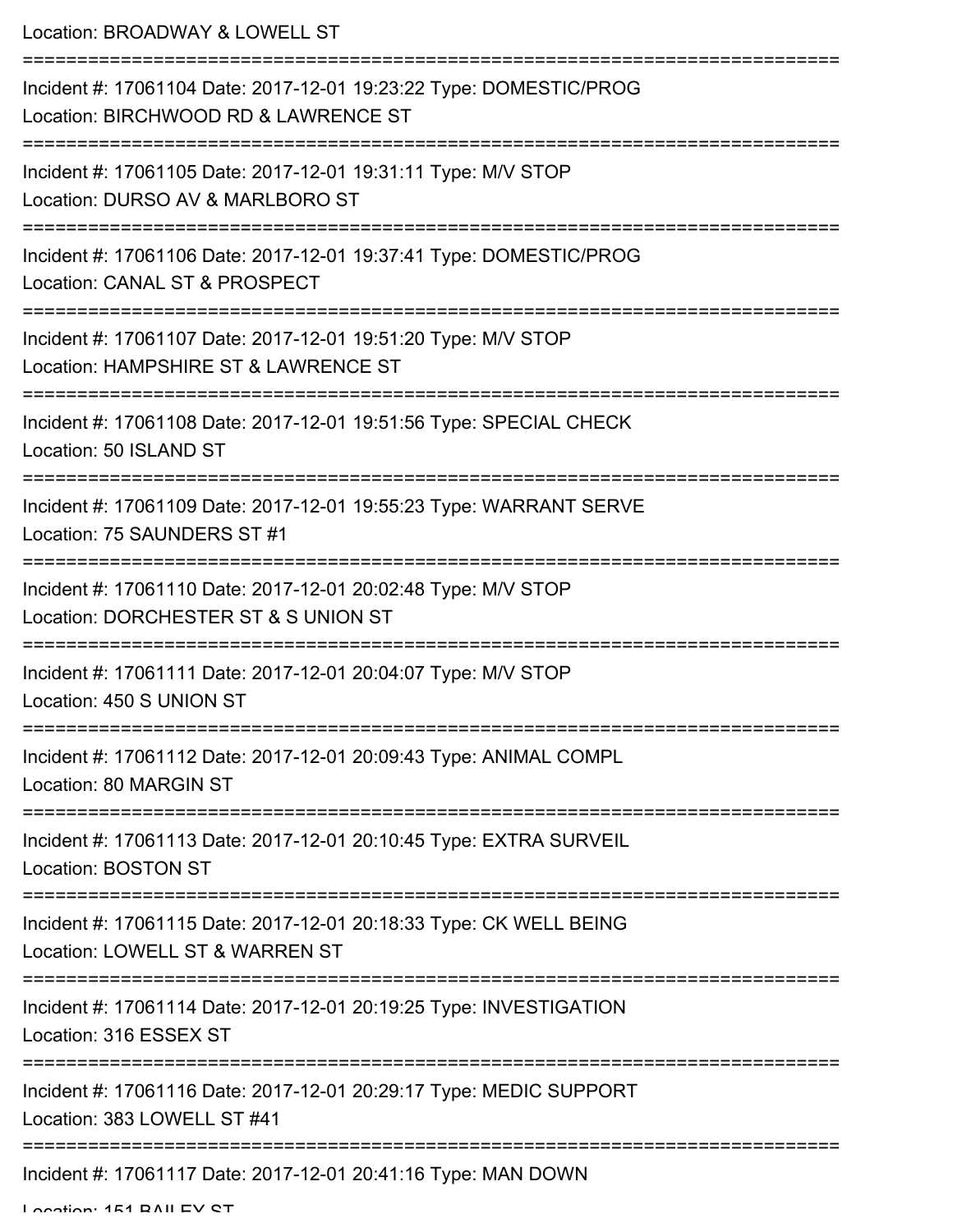| Incident #: 17061118 Date: 2017-12-01 20:45:58 Type: UNKNOWN PROB<br>Location: 105 HAWTHORNE WAY #2210                           |
|----------------------------------------------------------------------------------------------------------------------------------|
| Incident #: 17061119 Date: 2017-12-01 20:57:03 Type: DISTURBANCE<br>Location: 197 WEST ST                                        |
| Incident #: 17061120 Date: 2017-12-01 21:00:14 Type: DOMESTIC/PROG<br>Location: 42 STORROW ST                                    |
| Incident #: 17061121 Date: 2017-12-01 21:07:38 Type: AUTO ACC/UNK PI<br>Location: MARKET ST & S UNION ST                         |
| Incident #: 17061123 Date: 2017-12-01 21:14:34 Type: ASSSIT AMBULANC<br>Location: 28 SUMMER ST FL 3                              |
| Incident #: 17061122 Date: 2017-12-01 21:14:39 Type: M/V STOP<br>Location: ALLSTON ST & HIGH ST                                  |
| Incident #: 17061124 Date: 2017-12-01 21:20:12 Type: B&E/PROG<br>Location: CEMETERY SERVICES / 78 STATE ST                       |
| :===========================<br>Incident #: 17061125 Date: 2017-12-01 21:33:58 Type: DISTURBANCE<br>Location: 317 LOWELL ST FL 2 |
| Incident #: 17061126 Date: 2017-12-01 21:44:12 Type: M/V STOP<br>Location: STORROW ST & WOODLAND ST                              |
| Incident #: 17061127 Date: 2017-12-01 21:46:02 Type: MAL DAMAGE<br>Location: 69 PARKER ST                                        |
| Incident #: 17061128 Date: 2017-12-01 21:54:07 Type: A&B PAST<br>Location: 80 PARK ST FL 3                                       |
| Incident #: 17061129 Date: 2017-12-01 22:02:39 Type: KEEP PEACE<br>Location: 7/ ELEVEN / 100 LOWELL ST                           |
| Incident #: 17061130 Date: 2017-12-01 22:08:10 Type: FIGHT<br>Location: 2 CHESTNUT ST                                            |
| Incident #: 17061131 Date: 2017-12-01 22:26:00 Type: M/V STOP<br>Location: SAUNDERS ST & THORNDIKE ST                            |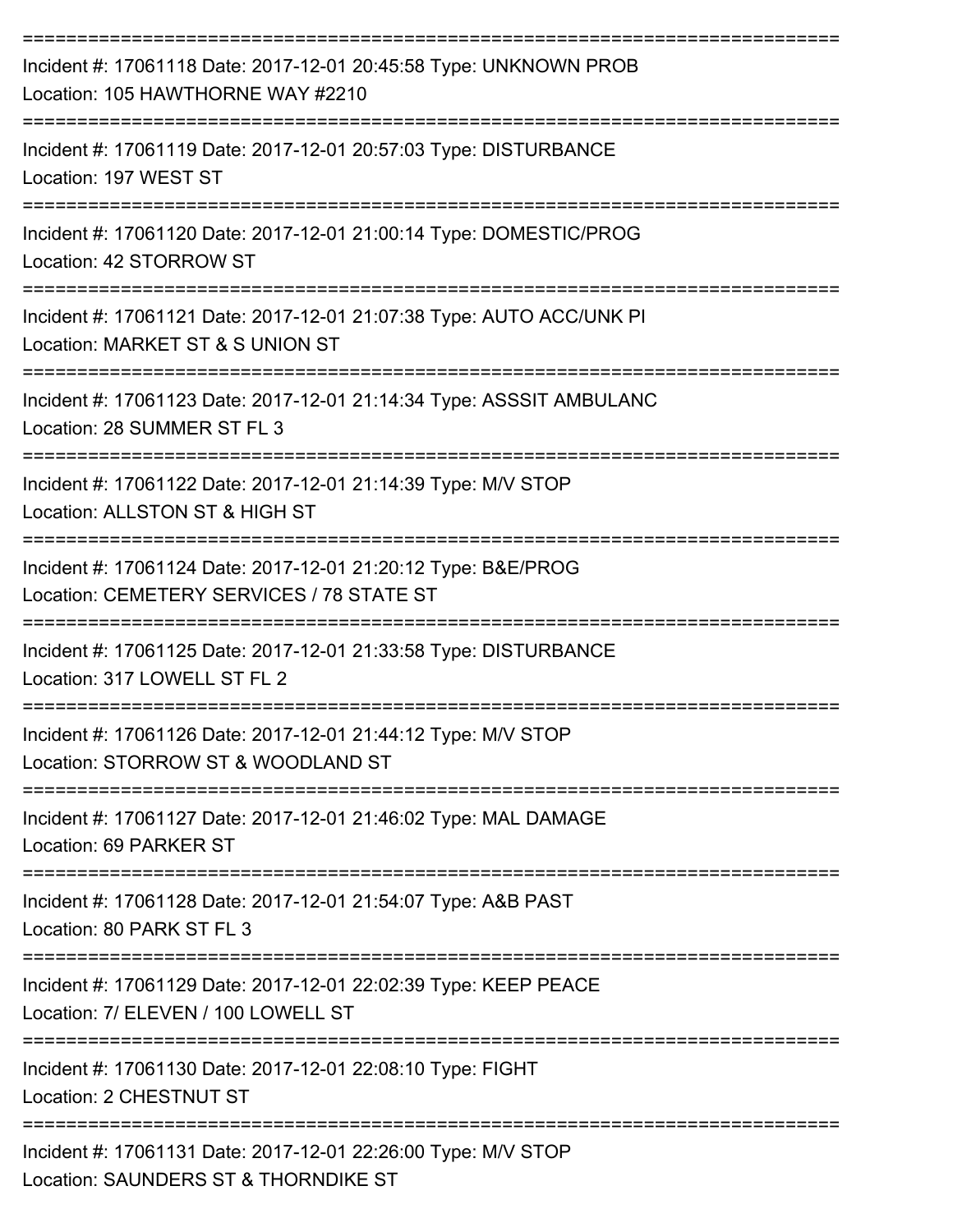| Incident #: 17061132 Date: 2017-12-01 22:29:42 Type: SPECIAL CHECK<br><b>Location: SAUNDERS ST</b>                                     |
|----------------------------------------------------------------------------------------------------------------------------------------|
| Incident #: 17061133 Date: 2017-12-01 22:45:02 Type: M/V STOP<br><b>Location: FALLS BRIDGE</b><br>:=================================== |
| Incident #: 17061134 Date: 2017-12-01 23:04:15 Type: SPECIAL CHECK<br>Location: 50 ISLAND ST                                           |
| Incident #: 17061135 Date: 2017-12-01 23:04:50 Type: M/V STOP<br>Location: MANCHESTER ST & WEST ST<br>==================               |
| Incident #: 17061136 Date: 2017-12-01 23:05:24 Type: FIGHT<br>Location: HAFFNERS / 69 PARKER ST                                        |
| Incident #: 17061137 Date: 2017-12-01 23:06:12 Type: M/V STOP<br>Location: ANDOVER ST & WINTHROP AV                                    |
| Incident #: 17061138 Date: 2017-12-01 23:20:30 Type: M/V STOP<br>Location: BROADWAY & GREEN ST                                         |
| Incident #: 17061139 Date: 2017-12-01 23:27:52 Type: LOUD NOISE<br>Location: 139 MYRTLE ST #3                                          |
| Incident #: 17061140 Date: 2017-12-01 23:27:56 Type: AUTO ACC/UNK PI<br>Location: MERRIMACK & RT 495                                   |
| Incident #: 17061141 Date: 2017-12-01 23:28:35 Type: MEDIC SUPPORT<br>Location: 179 ARLINGTON ST #9                                    |
| Incident #: 17061142 Date: 2017-12-01 23:40:26 Type: LOUD NOISE<br>Location: 21 LEONARD AV                                             |
| Incident #: 17061143 Date: 2017-12-01 23:48:39 Type: LOUD NOISE<br>Location: 141 MYRTLE ST #2                                          |
| Incident #: 17061144 Date: 2017-12-01 23:53:30 Type: MEDIC SUPPORT<br>Location: 245 LAWRENCE ST                                        |